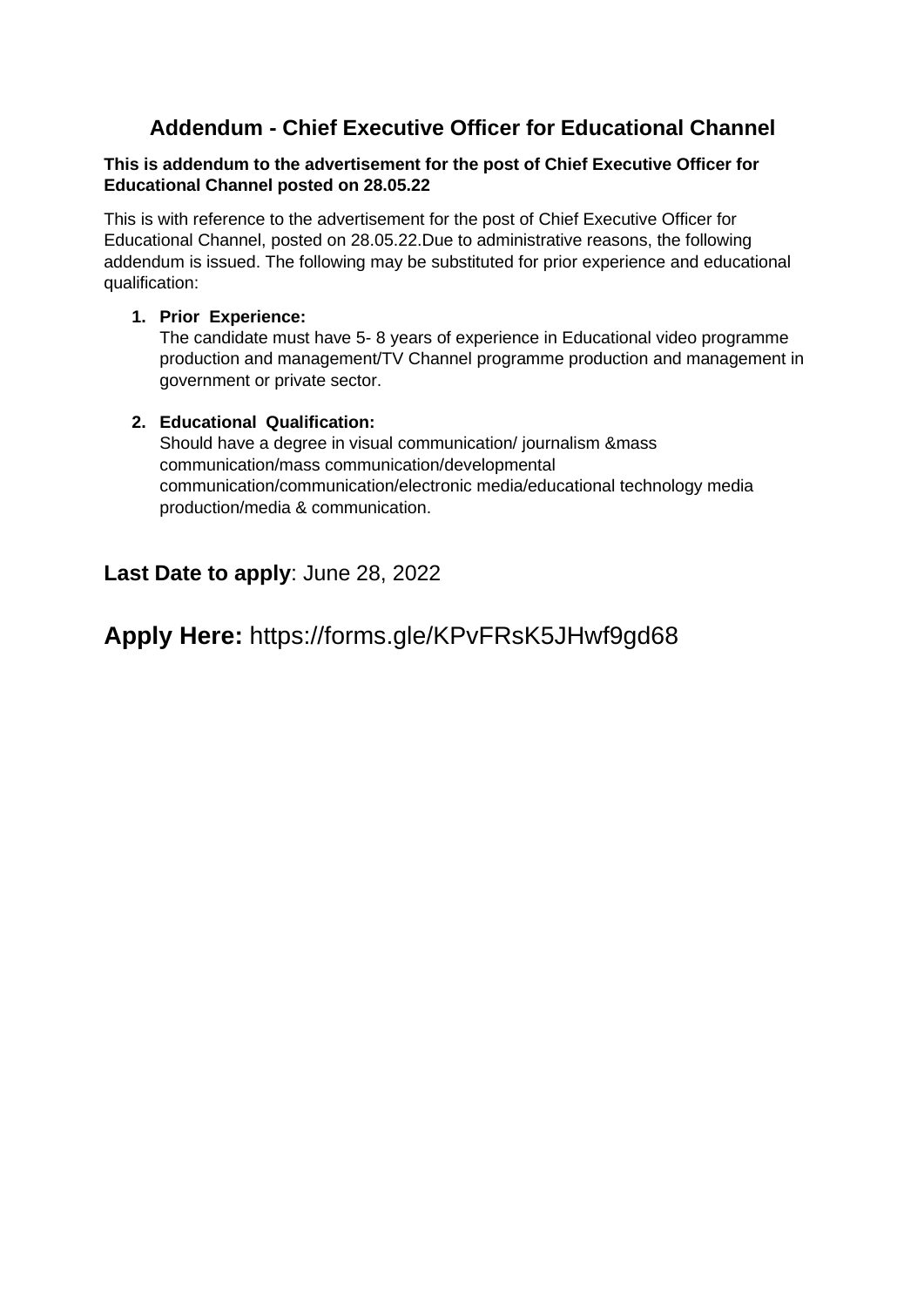### **Chief Executive Officer for Educational Channel**

State Council of Educational Research & Training (SCERT), under the School Education Department is managing Kalvi TV for the last three years by providing remote learning opportunities to lakhs of students studying in Govt. schools. During the pandemic it served as the single point medium that reached out to lakhs of children to support them in learning. Currently the channel is featuring lecture sessions on different subjects. Special coaching lessons for higher grades are also being carried out. The channel reaches out throughcable networks but there is also a you tube channel of Kalvi TV which can be accessed through internet. Kalvi TV has also launched the Kalvi TV Mobile App and social media handles.

The department is undertaking an exercise to re-brand Kalvi TV and its approach to education towards making it more relevant, useful and importantly appealing for children, adolescents, young people, teachers and parents. Also, in the context of multiple entertainmentchannels catering to children and young people, it becomes very important that students and teachers connect with KALVI TV not only with the primary aim of wanting to learn but also with a sense of pride and ownership that it is "their very own channel".

The channel is now looking for a dynamic CEO with at least 5-8 years' experience in a lead role.

S/He is expected to have the following qualification

#### **Prior Experience:**

• Minimum 5 - 8 Years in Educational Program production and Management in Government or Private sector.

## **Educational Qualification:**

• Degree in Electronic Media/Visual communication/Educational Technology Mediaproduction

### **Additional Qualification:**

- Knowledge of written and spoken Tamil.
- Excellent communication skills.
- Computer proficiency with sufficient knowledge in MS Office / G Suit
- Formulating the vision and overall programming strategy for the channel
- Bringing in the right mix of strategic and creative approach
- Leading and managing a cross-functional team of professionals
- Strong understanding of the media planning process, media business strategy,advertising business development.
- Willing to travel to different geographical locations as needed by the role
- Should be well-versed in all aspects of running a channel.
- Having experience of EduTech Video Production Management (OR) TV channeldistribution with Cable operators, MSOs and DTHs platforms along with sales side